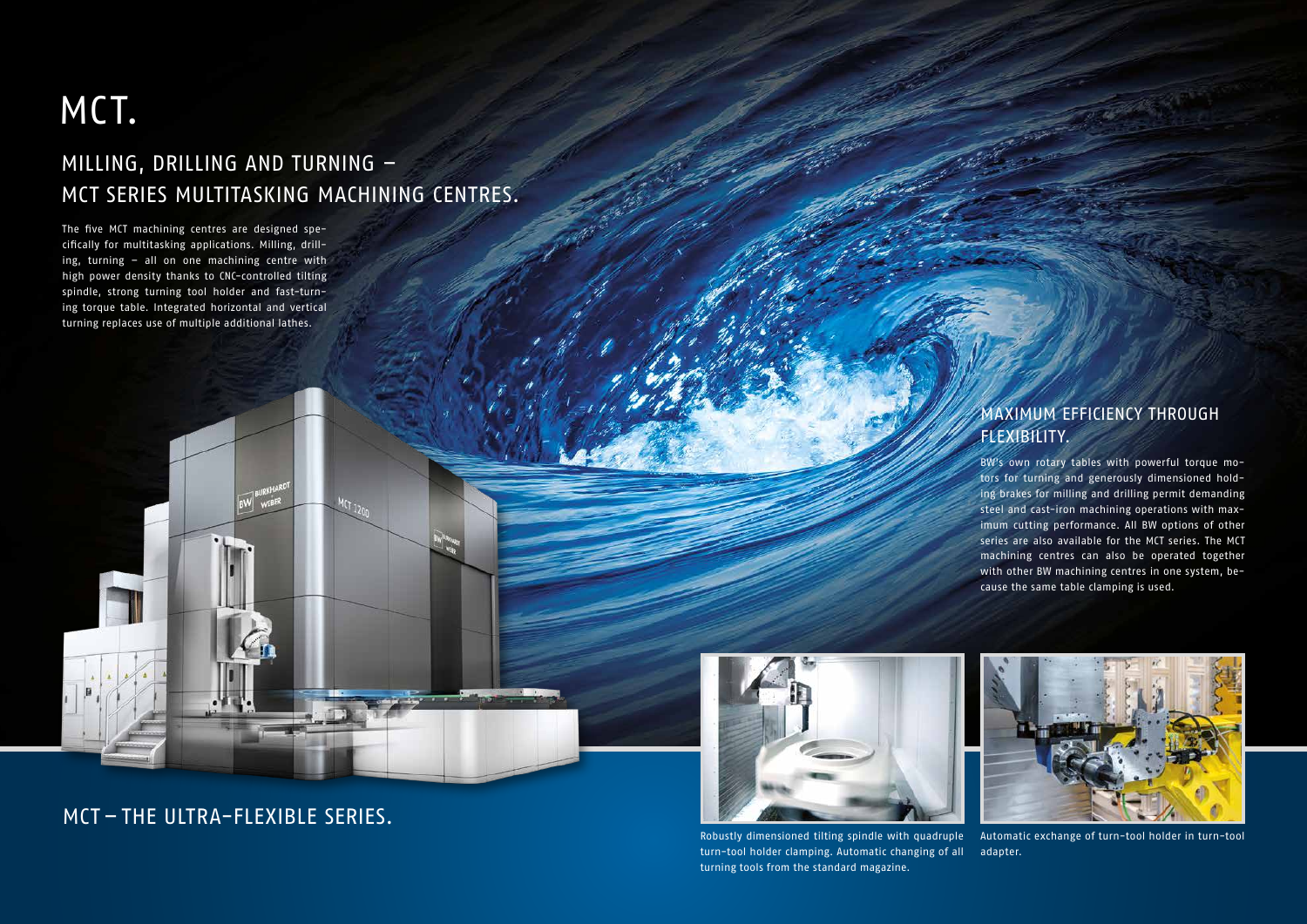| MCT (Metric System)                         | Unit          | 800                            | 900                            | 1000                           | 1200                           | 1250                           |
|---------------------------------------------|---------------|--------------------------------|--------------------------------|--------------------------------|--------------------------------|--------------------------------|
|                                             |               | U                              |                                |                                |                                |                                |
| Working range X Y Z (standard)              | mm            | 1,250   1,000   1,250          | 1,600   1,400   1,800          | 2,200   1,400   1,800          | 2,500   1,800   2,100          | 2,800   2,200   2,100          |
| Working range X Y Z (optional)              | mm            | 1,600   1,200   1,600          | 1,800   1,500   1,800          | 2,200   1,500   1,800          |                                | 2,800   2,200   2,500          |
| Workpiece swing diameter $\emptyset$ x h    | mm            | 1,500x1,300                    | 1,600x1,750                    | 2,300x1,900                    | 2,500 x 2,100                  | 2,800 x 2,500                  |
| Pallet size (standard)                      | mm            | 800×800                        | 800x1,000                      | 1,000 x 1,250                  | 1,000 x 1,250                  | 1,000x1,250                    |
| Pallet size (optional)                      | mm            | 630x800, 800x1,000             | 800x800                        | 1,000 x 1,600                  | 1,400 x 1,600                  | 1,400x1,600                    |
| Pallet load milling   turning               | kg            | 2,500   2,000                  | 3,500   2,500                  | $5,000$   4,000                | 7,000   4,000                  | 7,000   4,000                  |
| Feed force X Y Z                            | kN            | 18   18   18                   | 20   20   20                   | 30   20   20                   | 30 30 30                       | 30   30   30                   |
| Rapid traverse X Y Z (standard axis travel) | m/min         | 65   65   65                   | 65   65   65                   | 50 60 60                       | 50   50   50                   | 50   50   50                   |
| Pa <sup>1</sup> X   Y   Z                   | mm            | 0,005                          | 0,005                          | 0,007                          | 0,007                          | 0,007                          |
| B-axis                                      | degrees       | 360,000x0.001                  | 360,000x0.001                  | 360,000x0.001                  | 360,000x0.001                  | 360,000x0.001                  |
| Table speed milling   turning               | rpm           | 20 500                         | 20 500                         | 10 300                         | 10 300                         | 10 300                         |
| Tilting torque                              | Nm            | 30,000                         | 30,000                         | 45,000                         | 45,000                         | 45,000                         |
| Tangential torque                           | Nm            | 14,000                         | 20,000                         | 40,000                         | 40,000                         | 40,000                         |
| Table power 100% duty rating                | kW            | 47                             | 50                             | 55                             | 55                             | 55                             |
| Table torque 100% duty rating               | Nm            | 2,500                          | 2,900                          | 4,200                          | 4,200                          | 4,200                          |
| Spindle power 100% duty rating              | kW            | 41                             | 41                             | 41                             | 41                             | 41                             |
| Spindle torque 100% duty rating             | Nm            | 1,400                          | 1,400                          | 1,400                          | 1,400                          | 1,400                          |
| Spindle speed                               | rpm           | $20 - 8,000$                   | $20 - 8,000$                   | $20 - 8,000$                   | $20 - 8,000$                   | $20 - 8,000$                   |
| Gear steps                                  |               | $\overline{2}$                 | $\overline{2}$                 | $\overline{2}$                 | $\overline{2}$                 | $2^{\circ}$                    |
| Bearing diameter main spindle               | mm            | 110                            | 110                            | 110                            | 110                            | 110                            |
| Tool adapter (standard)                     |               | <b>HSK-A 100</b>               | <b>HSK-A 100</b>               | <b>HSK-A 100</b>               | <b>HSK-A 100</b>               | HSK-A 100                      |
| Tool adapter (optional)                     |               | ISO 50                         | ISO 50                         | ISO 50                         | ISO 50                         | ISO 50                         |
| Number of tool pockets                      |               | $128 - 608$                    | $128 - 608$                    | $128 - 608$                    | $128 - 608$                    | $128 - 608$                    |
| Tool diameter                               | mm            | 125/350 (420/900) <sup>2</sup> | 125/350 (420/900) <sup>2</sup> | 125/350 (420/900) <sup>2</sup> | 125/350 (420/900) <sup>2</sup> | 125/350 (420/900) <sup>2</sup> |
| Tool length (optional)                      | mm            | 600 (900/1,200)                | 600 (900/1,200)                | 600 (900/1,200)                | 600 (900/1,200)                | 600 (900/1,200)                |
| Tool weight (optional)                      | kg            | 60(75)                         | 60(75)                         | 60(75)                         | 60(75)                         | 60(75)                         |
| Machine control, Siemens Sinumerik          |               | <b>SIN 840D sl</b>             | <b>SIN 840D sl</b>             | <b>SIN 840D sl</b>             | <b>SIN 840D sl</b>             | <b>SIN 840D sl</b>             |
| Floor space required, LxWxH, approximately  | $\mathsf{mm}$ | 9,300x6,700x4,300              | 10,400x7,600x5,200             | 11,000x9,300x5,200             | 11,700x9,900x6,000             | 11,700x9,900x6,000             |
| Weight approximately                        | kg            | 36,000                         | 42,000                         | 50,000                         | 57,000                         | 60,000                         |
| Compatible machining units                  |               | HVP, HVC, A                    | HVP, HVC, A                    | HVP, HVC, A                    | HVP, HVC, A                    | HVP, HVC, A                    |

<sup>1</sup> according to VDI/DGQ 3441

# MCT–THE ULTRA-FLEXIBLE SERIES.

² bar tool



| 2,800   2,200   2,100          |
|--------------------------------|
| 2,800   2,200   2,500          |
| 2,800 x 2,500                  |
| 1,000x1,250                    |
| 1,400 x 1,600                  |
| 7,000 4,000                    |
| 30   30   30                   |
| 50 50 50                       |
| 0,007                          |
| 360,000x0.001                  |
| 10 300                         |
| 45,000                         |
| 40,000                         |
| 55                             |
| 4,200                          |
| 41                             |
| 1,400                          |
| $20 - 8,000$                   |
| 2                              |
| 110                            |
| <b>HSK-A 100</b>               |
| ISO 50                         |
| $128 - 608$                    |
| 125/350 (420/900) <sup>2</sup> |
| 600 (900/1,200)                |
| 60(75)                         |
| <b>SIN 840D sl</b>             |
| 11,700x9,900x6,000             |
| 60,000                         |
| HVP, HVC, A                    |

Technical specifications are subject to change without prior notice.

### TECHNICAL DATA.